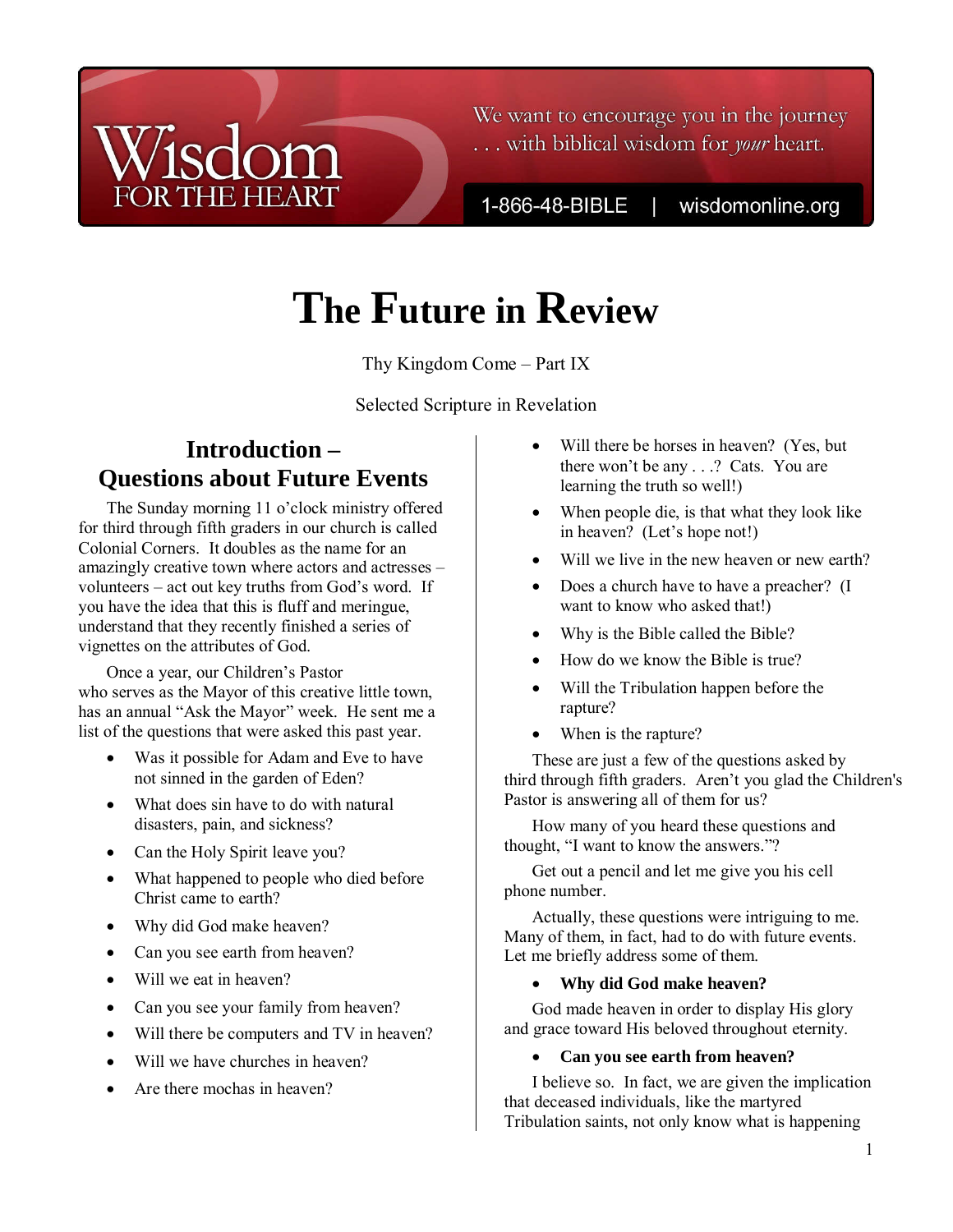on earth, but remember what happened to them while they were on the earth. They pray, "Lord, when will You bring vindication on our murderers?"

Going to heaven, then, does not necessarily erase our memories, but it does give our memories a glorified perspective. This is much like a mature believer – like Joseph, who told his conniving brothers, "...it was not you who sent me here, but God..." (Genesis 45:8). Later he said to them, "...you meant evil against me, but God meant it for good..." (Genesis 50:2).

Had Joseph forgotten what had happened? No. However, his perspective ruled over his memory and he had nothing but joy in God's providence.

#### • **Will we eat in heaven?**

Absolutely. We will learn that fruit trees bear fruit year round for our enjoyment. We just will not gain weight!

#### • **Will there be computers in heaven?**

I would not doubt it at all. In the new heaven and new earth we will not be omnipresent, so the systems of communication will probably be more advanced that we can imagine. The ability to talk to and perhaps even see someone on the other side of the globe through vastly superior communication systems is not beyond the scope of scripture.

#### • **Will we have churches in heaven?**

The church will *be* in heaven – we *are* the church.

We are not told, but I can easily imagine assemblies meeting at different times all around the new earth – perhaps even on the Lord's Day – to give Him praise. We might be connected in some way with everyone else through technology or travel arrangements to give God our praise.

We are not told how, but we do know that glorifying God through song and verbal praise will be a major component of heaven. It is certainly implied that we will not only be doing this individually, but corporately.

#### • **Are there mochas in heaven?**

One child evidently has a parent who runs him or her by Starbucks. Again, I have little doubt that what we will be able to eat and drink will utterly amaze us. Mochas? I do not know.

Someone would have to grow the beans and cultivate them; someone would have to manufacture the machinery – unless we are able to just snap our fingers, so to speak. The resurrected Lord did this at the seaside as He called His disciples to eat – He had

a charcoal fire going, fish frying, and fresh bread that they ate (John 21).

Peter illustrated the changes that will one day be commonplace when he got out of the boat and walked on top of the water to Christ. Perhaps we will have this ability as well throughout the millennial kingdom and the coming new heaven and new earth as glorified immortals.

A mocha coffee does not sound that difficult, does it?

#### • **Will there be horses in heaven?**

Absolutely. We come riding back to earth on white stallions (Revelation 19:14).

• **When people die, is that what they look like in heaven?** 

I certainly hope not. I am counting on some major improvements!

Our glorified bodies will be perfected, whole, healthy, and never-aging; capable of handling all the activity of heaven. Our joints will work without pain; our bodies will be without disabilities or hindrances – more than likely reverting back to the created state and age of Adam and Eve, which perhaps was similar to the glorified age of our Lord in His early thirties, although we are not told.

One author supposedly died, went to heaven, and then came back to life and wrote about it. I could not help but laugh at the naivety of this author's vision, and was rather disappointed in the approval of so many people who read his words. I skimmed through it and found, among other things, that everyone he met looked exactly as he remembered them. His grandfather still looked like his grandfather, and I thought, "Poor Grandpa – he didn't get a new body."

#### • **Will we live in the new heaven or new earth?**

Both. In fact, as we will learn together, the Father's house, which we read about when we study heaven, will actually be on a newly constructed planet earth. There will be a new universe *and* a new earth to explore and discover, and maybe even cultivate forever.

#### • **Why is the Bible called the Bible?**

The word "Bible" is simply the Greek word "Biblion," which is transliterated "Bible". The word "Hagios" was attached early on, which means "holy or sacred". As a result, we call this book the "Holy Bible".

#### • **How do we know the Bible is true?**

We know the Bible is true because the Author of it, moving through the prophets and apostles, is God (II Timothy 3:16-17). The scriptures are God-breathed through His servants, and God always tells the truth.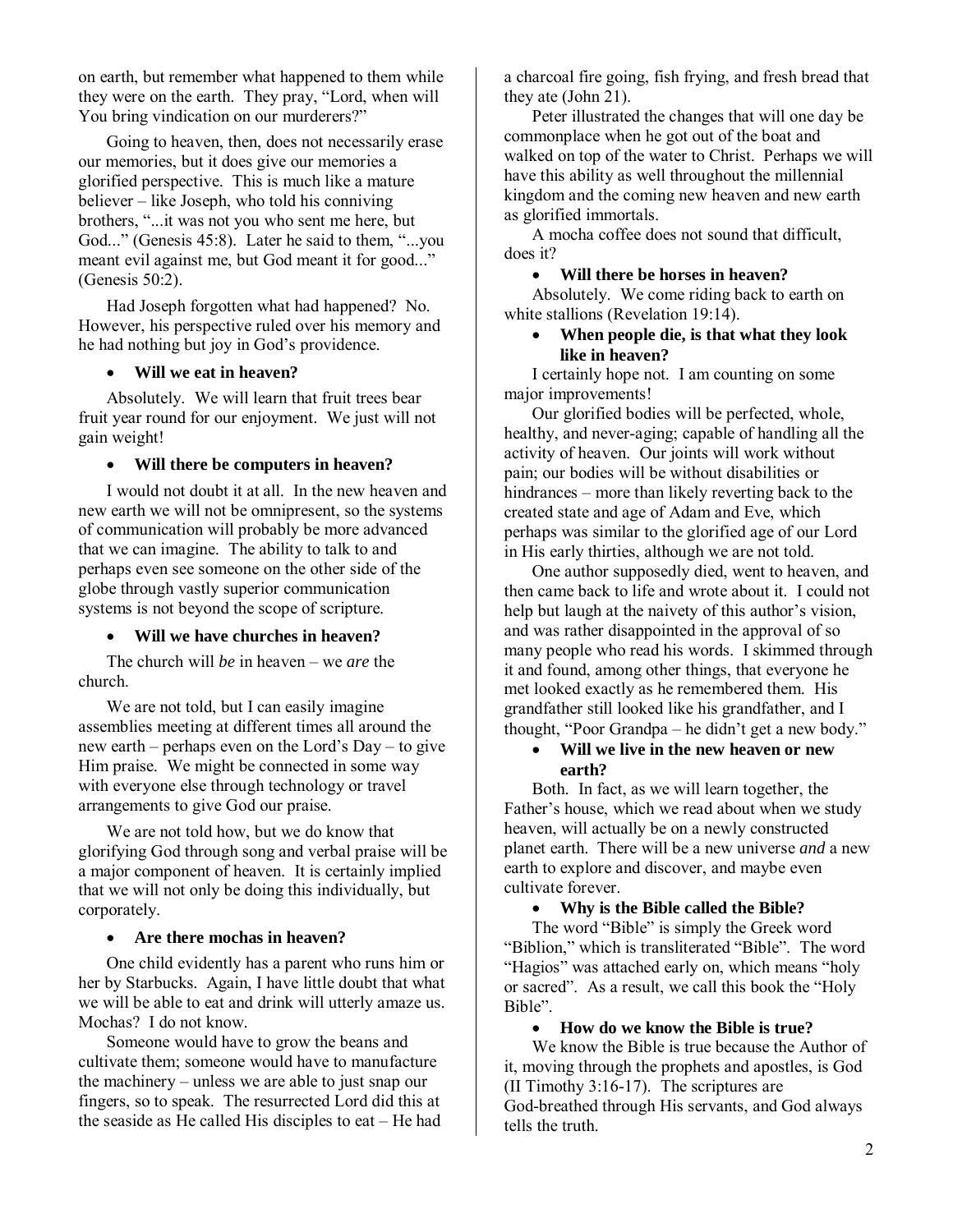#### • **Will the Tribulation happen before the rapture?**

You know the answer to that  $-$  in fact, we have noted the absence of the church during the Tribulation, as well as the purposes of the Tribulation, which are not to purify the church. The church has already been purified without ever having to experience the wrath of God.

We do not believe in some protestantized version of the Catholic doctrine of purgatory – yet I have talked to evangelicals who unknowingly support it. They defend the basic idea that the believer really ought to be purified through suffering before being allowed to enter heaven.

The Bible clearly states we are purified – justified – now, completely, through the blood of Jesus Christ (Romans 5:1) and that we have been promised to be spared the coming wrath of God (Revelation 3:10). This wrath will literally pummel the earth and mankind in judgment as God prepares the nation Israel, primarily, for the coming King and His kingdom.

#### • **When is the rapture?**

The answer is – sooner than it has ever been.

These are amazing questions from third through fifth graders. How thrilled we can be that even in our elementary grades, answers to these questions are being provided from the truths of scripture.

## **Review of Future Events**

As we have been studying our way through the millennial kingdom, I have also gotten quite a bit of feedback and questions related to our study. As a result, I thought we would quickly review our timeline of future events and specifically answer some questions that have surfaced.



So far we have covered the rapture of the church as the church age ends and the Tribulation period begins.

Paul wrote to the Thessalonians in I Thessalonians 4:13,

> *But we do not want you to be uninformed, brethren, about those who are asleep, so that you will not grieve as do the rest who have no hope.*

The word "sleep" is a metaphor for death – the body looks like it is sleeping.

However, Paul made it clear that at the time of death the body might lie motionless and lifeless, but the soul of the person is as alive as ever.

#### *. . . to be absent from the body [is] to be present with the Lord. (II Corinthians 5:8)*

The believer's soul, or spirit – the immaterial part of us that lives inside our shells of a body – immediately goes to be with Christ.

The unbeliever's soul immediately goes to Hades – a place of torment – where he awaits the final judgment (Luke 16:23).



The believer's soul is immediately transported at death into the presence of Christ.

Paul says in I Thessalonians 4:15,

*For this we say to you by the word of the Lord, that we who are alive and remain until the coming of the Lord, will not precede those who have fallen asleep.* 

In other words, when the rapture of the believers takes place, we are not going up before those who have already died in Christ.

Paul explains in verse 16,

*For the Lord Himself will descend from heaven with a shout, with the voice of the archangel and with the trumpet of God, and the dead in Christ will rise first.*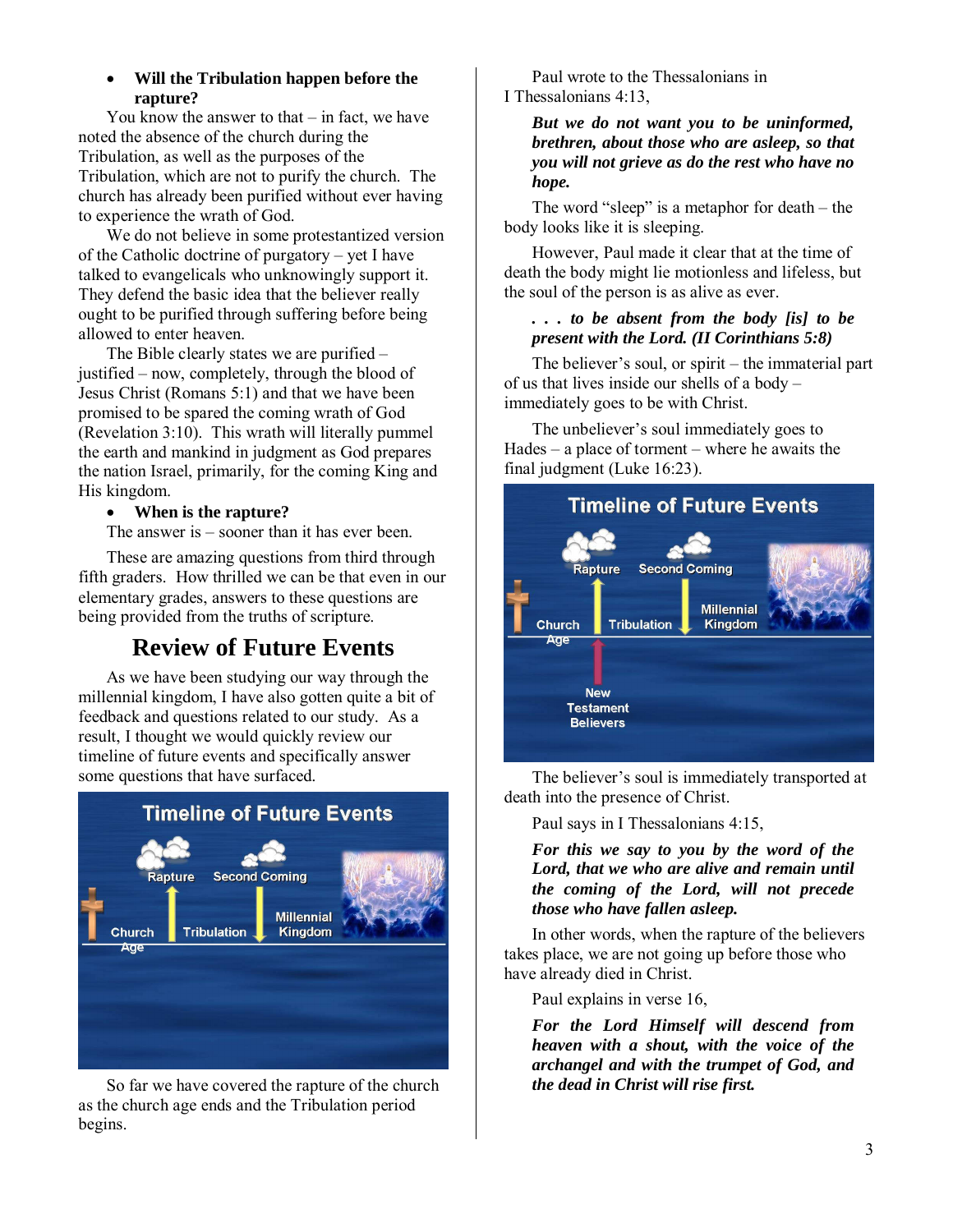Christ is going to give a command. It is probably the same command He gave when He interrupted every funeral He ever attended by saying, "Rise" – and the dead body came back to life.

So Christ will command the dead bodies of believers to come out of their graves, and they will rise first to meet Him in the air. This means their bodies will be glorified on the way up – reconstituted, perfected, and re-inhabited by their souls, which have been with Christ all along. This will take place in an instant.

Then, Paul writes in verses 17-18,

*Then we who are alive and remain will be caught up together with them in the clouds to meet the Lord in the air, and so we shall always be with the Lord.* 

#### *Therefore comfort one another with these words.*

Are you comforted by these words, or convicted? Do you know Jesus Christ as Lord and Savior right now? Are you concerned about this news, or confident?

One of our secretaries shared her testimony at our last Christmas program and I was struck by her decision – and her husband's – to have written on their tombstone this statement of faith: "And they lived happily ever after."

#### *Therefore comfort one another with these words.*

Paul describes a physical resurrection of the bodies of New Testament believers as the rapture whisks the bride of Christ away to be kept from the hour of great trouble – the wrath of God, poured out on planet earth during the Tribulation.

We have studied this period of seven years, according to Daniel's prophecy, at length.

The first three and a half years are relatively peaceful. A smaller, simpler version of the temple is rebuilt in Jerusalem, and the Jewish people who have re-gathered will attempt to reconstruct their Old Testament sacrificial system.

It will barely get off the ground before the antichrist gains enough power and charisma through many false signs and wonders that he makes the claim to be god incarnate. He places in the holy place of the temple an idol of himself and demands the worship of the world (Revelation 13).

The great persecution of Israel begins as well as the hunt for Jews and Gentiles who have placed their faith in Jesus Christ as the only true and living God.

During this time, the Lord is pouring out His wrath upon the earth in one cataclysmic disaster after another. Still, most of the world will not repent, even though they recognize that these natural and cosmic upheavals are coming from the hand of God (Revelation 16 and 17).

Eventually the armies of the world coalesce and march against the returning Messiah who appears and descends with the hosts of heaven and His redeemed ones, riding upon white horses (Revelation 19:11). With one word from Christ the antichrist's capital city of Babylon is destroyed as the city of God descends.

The armies that march against Christ are slaughtered and the antichrist and the false prophet are sent to hell – the very first inhabitants of this eternal lake of fire (Revelation 19:20-21). Satan likewise is bound for a thousand years in a deep abyss (Revelation 20).

The first time Christ appeared in the sky, in I Thessalonians 4, He was coming *for* the believers. The second time Christ appears in the sky in Revelation 19, at the end of the Tribulation, He is appearing *with* the believers. The one-thousand-year reign of Christ on earth begins.



I am convinced the average Christian today thinks of his future only in terms of the rapture and/or death, and then heaven.

There is this incredible epoch of drama, joy, glory, development, economy, business, art, industry, nature, and discovery waiting to play out on the stage of human history called the millennial kingdom.

As Christ establishes His kingdom, there is another resurrection – this is the physical, bodily resurrection of Old Testament believers, as well as the physical bodily resurrection of Tribulation martyrs. They are not left out of the kingdom. They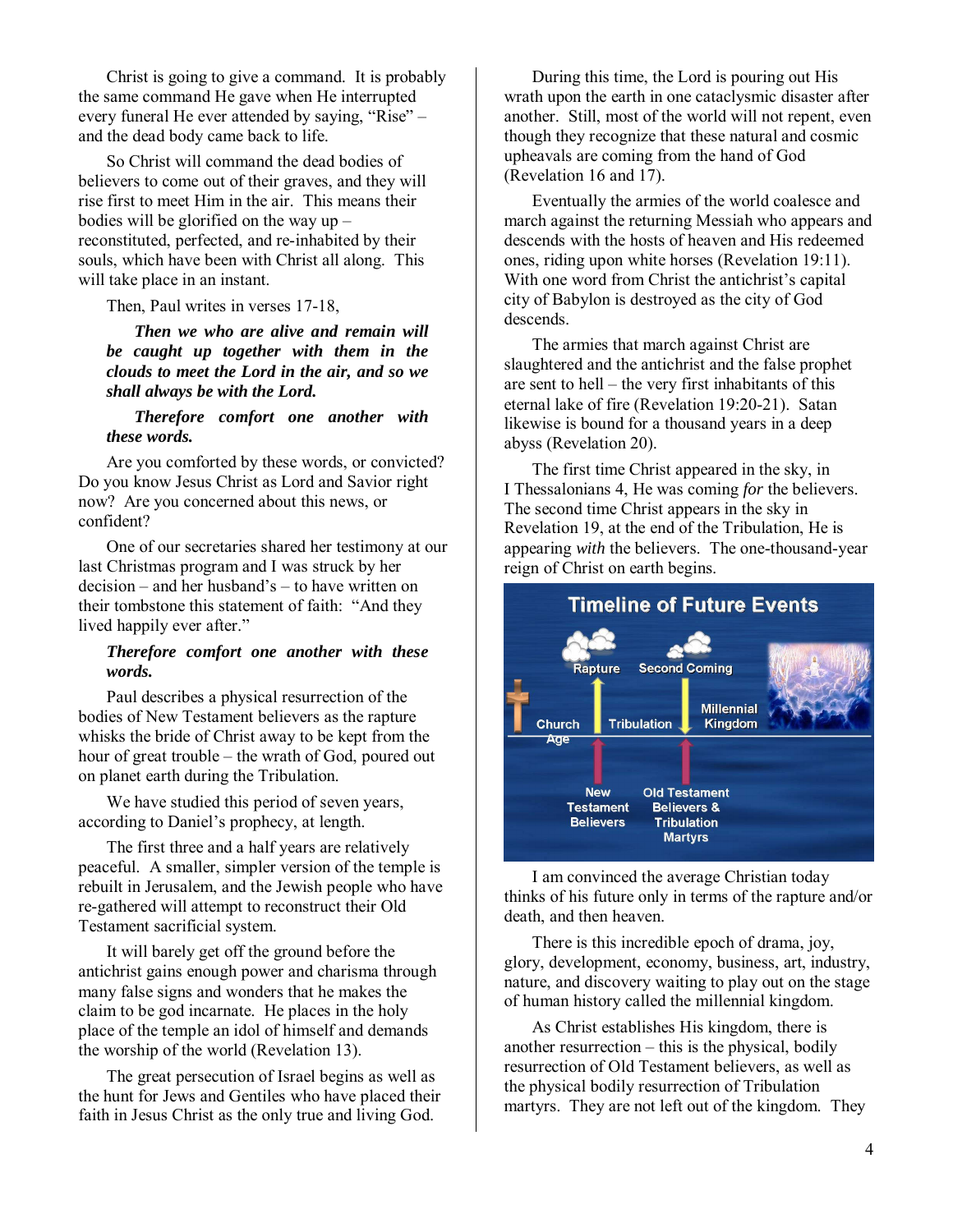will be given glorified, immortal bodies and will, with us, reign with Christ (Revelation 20:4).

We immortals will reign over the mortals – both Jews and Gentiles – who believed the gospel and survived the Tribulation. They will enter the kingdom as subjects over whom we will govern.

Now one woman said to me, "You know, this idea of "ruling" has absolutely no appeal to me or my husband. In fact, my husband would rather be fly fishing for trout than working in a government post."

I said, "Tell him that he just might be the one in charge of the entire industry of fly fishing. He might be the person who tests out the newest equipment and determines the best seasons to fly fish at the best places. He may very well get to enjoy fly fishing expeditions with Peter and Andrew. They can share their fish stories – only they'll be telling the truth."

We have no idea what our rule will entail.

If the Lord returns while our nation still exists as it does, then in the kingdom, Chicago will still be Chicago; Cary will still be Cary. The mortals will experience life much like we do now – there will still be traffic jams, school exams, shopping malls (unfortunately), clothing designs, business deals, musical concerts, and sporting events. One of you might be the future commissioner of baseball – overseeing the athletic contests of the mortals. Farmers will still plant crops, drive tractors, milk cows, and ship produce around the globe. Houses, roads, bridges, and boats will still be built.

The mortals over whom we rule and reign will be normal people just like you and me. However, they will live a very long time.

In fact, I had this question asked of me last week, "Where do mortals who enter the kingdom as believers go when they die?"

There is not one verse in the Bible that tells us they will die. Conditions will revert back to the early days of creation, and they will live as long as Adam and Methuselah who lived more than nine hundred years.

While their bodies are remarkably improved and healed at the beginning of the millennial kingdom, according to Isaiah's prophecies, they will still have their sinful natures and have to battle against sinful temptations. Having believed in Christ during the Tribulation, they are secure in Christ, but they will have to develop the same disciplines that we have to develop in our own lives.

Conditions for these believers will be more encouraging – sin will be repressed as truth is

exalted; Satan will be bound and his influence nullified; Christ will be physically visible on the throne (Revelation 20:4).

The Spirit of God will be globally, unusually active among the nations of believers according to Joel chapter 2. Visions and prophecies will supplement the ministry of the gospel in this kingdom era like never before. The work of the Spirit that was partially unveiled at Pentecost in Acts chapter 2 will have center stage in the kingdom, according to in Joel 2 and Ezekiel 36.

Another aid and encouragement to worship will be the newly constructed millennial temple.

Ezekiel's prophecies inform us that the glory of the Lord will fill the temple (Ezekiel 43:5). Everyone who comes to observe the enactment of the sacrifices will leave in awe of the glory of Christ and the grace of the gospel.

Worship will center in Jerusalem (Isaiah 1, Jeremiah 3, Micah 5, and Zechariah 8)

The Levites will minister once again in the temple (Ezekiel 44). The sabbaths and feasts of Israel will once again be observed as a testimony to what Jesus Christ fulfilled.

I have been asked the excellent question, "Doesn't this violate the finished work of Christ?"

Hebrews 10:10 tells us that Christ offered up Himself as one sacrifice for all time. Verse 18 says,

#### *Now where there is forgiveness of these things, there is no longer any offering for sin.*

This is absolutely true. Hebrews 10 is defining the sufficiency of Christ's atonement through His full and final sacrifice.

Christ's sacrifice on the cross is necessary for salvation, and He alone is the path to forgiveness, the resurrection unto life, the millennial kingdom, and the eternal state of heaven.

You might say, "I've accepted Christ as living Lord; I've come to this cross and confessed my sin – this is all past tense for me and for all time."

Yes, you have come to the cross; you have believed in the atoning work of Christ, but millions of mortals have not. They will hear the gospel of Christ's sacrifice for them too.

According to Ezekiel 43, these temple sacrifices are *not* being performed for the sake of atonement, but as illustrations of atonement.

Today, in the New Testament church, we have an illustration of Christ's atonement through the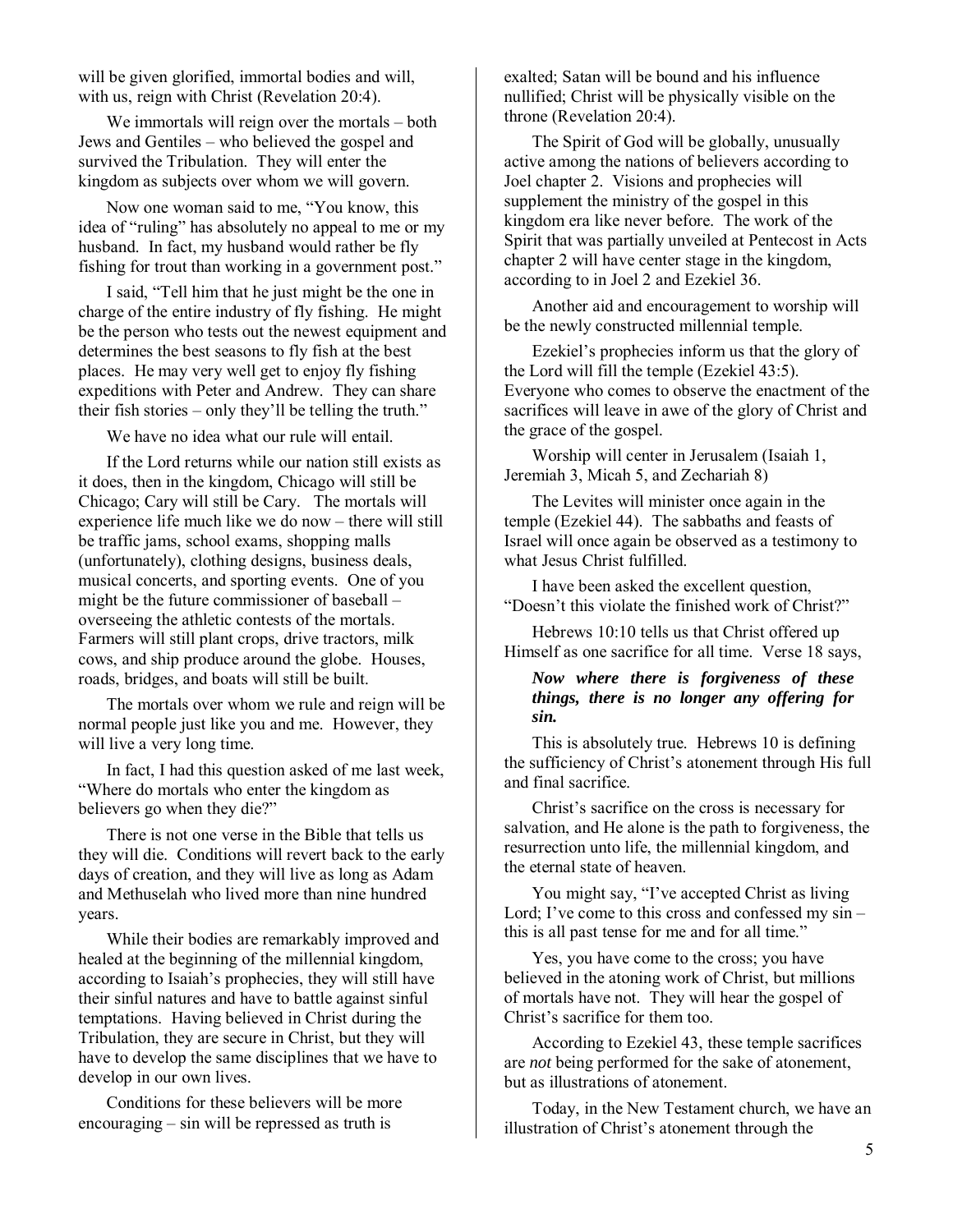unleavened bread and fruit of the vine. We do not partake because Christ needs to be sacrificed all over again – which is why we cannot participate in Mass. Christ is not being sacrificed again – His sacrifice was once for all. However, He wanted us to participate in the illustration of His sacrifice. He said to His disciples in Luke 22, "Do this in remembrance of Me." We call this the ordinance of communion.

We get into the big tank filled with water for baptism – in hopefully heated water, unless the heater is not working, and in that case, baptism occurs very quickly. It does not violate Christ's death, burial and resurrection, but is an illustration of His death, burial as we go under the water, and resurrection as we are brought up for air. We have never lost anyone yet in this illustration.

Re-enacting the sacrifices of the unblemished animals in the millennial temple as illustrations of what Jesus Christ, the unblemished Lamb of God did on the cross, will be a powerful tool of evangelism for the lost and a powerful incentive for worship and gratitude for the believers.

There is one more physical resurrection yet to happen on the timeline of human history. We are almost there in our study as Revelation chapter 20 comes to a close.



This will be the physical resurrection of the bodies of all the unbelievers who have died in all of human history. Their bodies will be immortalized and also reunited with their souls, which have been languishing in Hades while awaiting this terrifying moment of judgment.

No other god will be able to save those who stand before what John calls in Revelation 20, "a great white throne". It will be the finale of all unbelief.

The world will discover as they are swept into this awful scene that no matter how religious they were, if they were not redeemed by Christ, their

religion will not be able to help them. They will discover that all roads do not lead to heaven spiritually any more than all interstates lead to New England physically.

They can get on I-95 South and say over and over again, "I believe this interstate is going to take me to Massachusetts. I believe I-95 South is going to take me to Massachusetts . . ."

They can say this all they want and even get a carload of friends and hitchhikers to say it with them. However, I-95 South will not take them north to Massachusetts, but south to Miami.

Do you know what the difference is between Massachusetts and Miami? About 100 degrees!

If they keep going south on I-95, they will eventually run off the southern tip of Florida and drown in the Atlantic Ocean.

## **Questions for You**

Where are you in this timeline of human history?

Physically, you are in the church age. The rapture may be just around the corner.

However, the church age could go on, if God designs it, for another thousand years – but you will not.

So the real question is, "Where are *you spiritually*?"

Where you are in relation to the cross will make all the difference in the world as to where you are in relation to the rapture, the Tribulation, the second coming, the millennial kingdom, and the final judgment.

If you are not in the body of Christ through faith in Him alone, then you will not go up with Christ at the rapture, will not come with Him at His second coming, will not be His co-regent in the millennial kingdom, and will not enter the new heaven and new earth.

The questions you need to answer today are not some of the intriguing questions we have answered, like:

- Do we get to eat in heaven?
- Can people see their families from heaven?
- Are there horses or computers in heaven?
- Why did Adam sin?
- What does sin have to do with natural disasters?

These are good questions, but there are more fundamentally important questions for you to